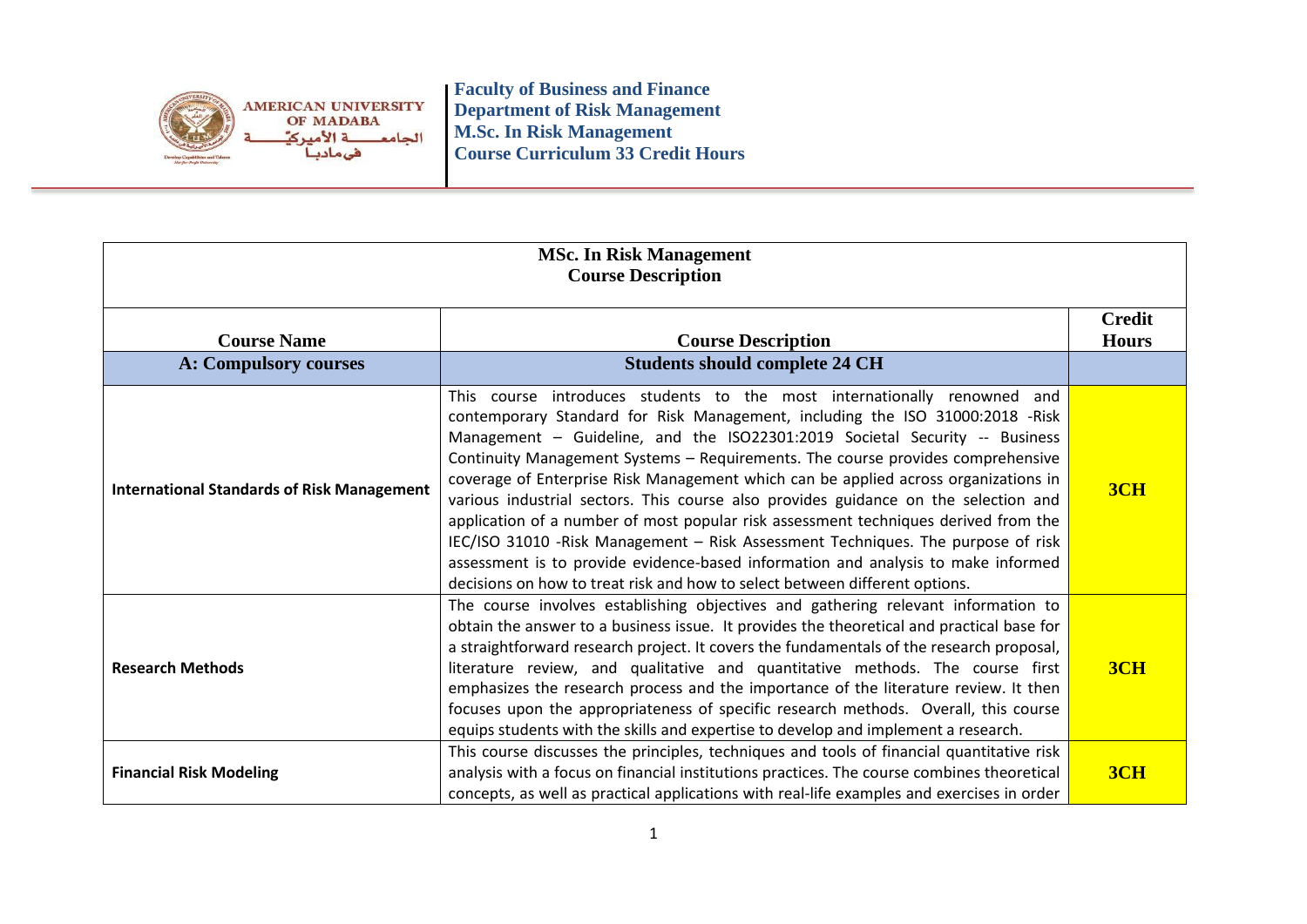

|                                      | to provide students with a comprehensive knowledge and the necessary skills needed            |     |
|--------------------------------------|-----------------------------------------------------------------------------------------------|-----|
|                                      | for quantitative risk assessment and measurement. The course will enable the students         |     |
|                                      | to build and develop risk analysis and assessment models related to the financial             |     |
|                                      | practices and the ways to apply and improve them.                                             |     |
|                                      | This course provides students with an understanding of the principles of insurance and        |     |
|                                      | the applications and selection of the various insurance policies. This includes life and      |     |
|                                      | health insurance, as well as property and liability insurance, and the means used to          |     |
|                                      | eliminate or mitigate the risks faced by individuals, families and businesses through         |     |
| <b>Insurance and Risk Management</b> | buying various types of insurance plans. The course also provides a full overview of the      |     |
|                                      | reinsurance process and industry in order to develop an understanding of how the              | 3CH |
|                                      | global reinsurance industry operates and the reasons why it is critical to the functioning    |     |
|                                      | of the global insurance industry and how it is likely to develop in future. The course also   |     |
|                                      | covers how to apply the probabilities and actuarial techniques in order to quantify the       |     |
|                                      | amount of risk in any type of loss exposure faced by the insureds.                            |     |
|                                      | This course introduces students to the theoretical and empirical topics related closely       |     |
| <b>Financial Engineering</b>         | to financial engineering activities; including the pricing of various classes of derivative   | 3CH |
|                                      | securities, development of hedging and trading strategies and the management of               |     |
|                                      | various risk categories.                                                                      |     |
|                                      | This course covers different aspects of decision making, specifically in risky situations. In |     |
| <b>Approaches to Decision Making</b> | this course students will learn how to use various decision-making tools to understand        |     |
|                                      | and utilize normative approaches to making rational and optimal decisions under risk          |     |
|                                      | and uncertainty. In addition, students will be introduced to the psychology of risk,          |     |
|                                      | decision making, and human judgement, exploring and understanding non-rational                | 3CH |
|                                      | decision making from a descriptive perspective. The course covers several heuristics,         |     |
|                                      | traps, and biases of decision making under uncertainty. This equips the students with         |     |
|                                      | necessary skills and knowledge to analyze human judgement and perception of risk and          |     |
|                                      | learn how to avoid such traps and biases. This course also explores the dynamics of           |     |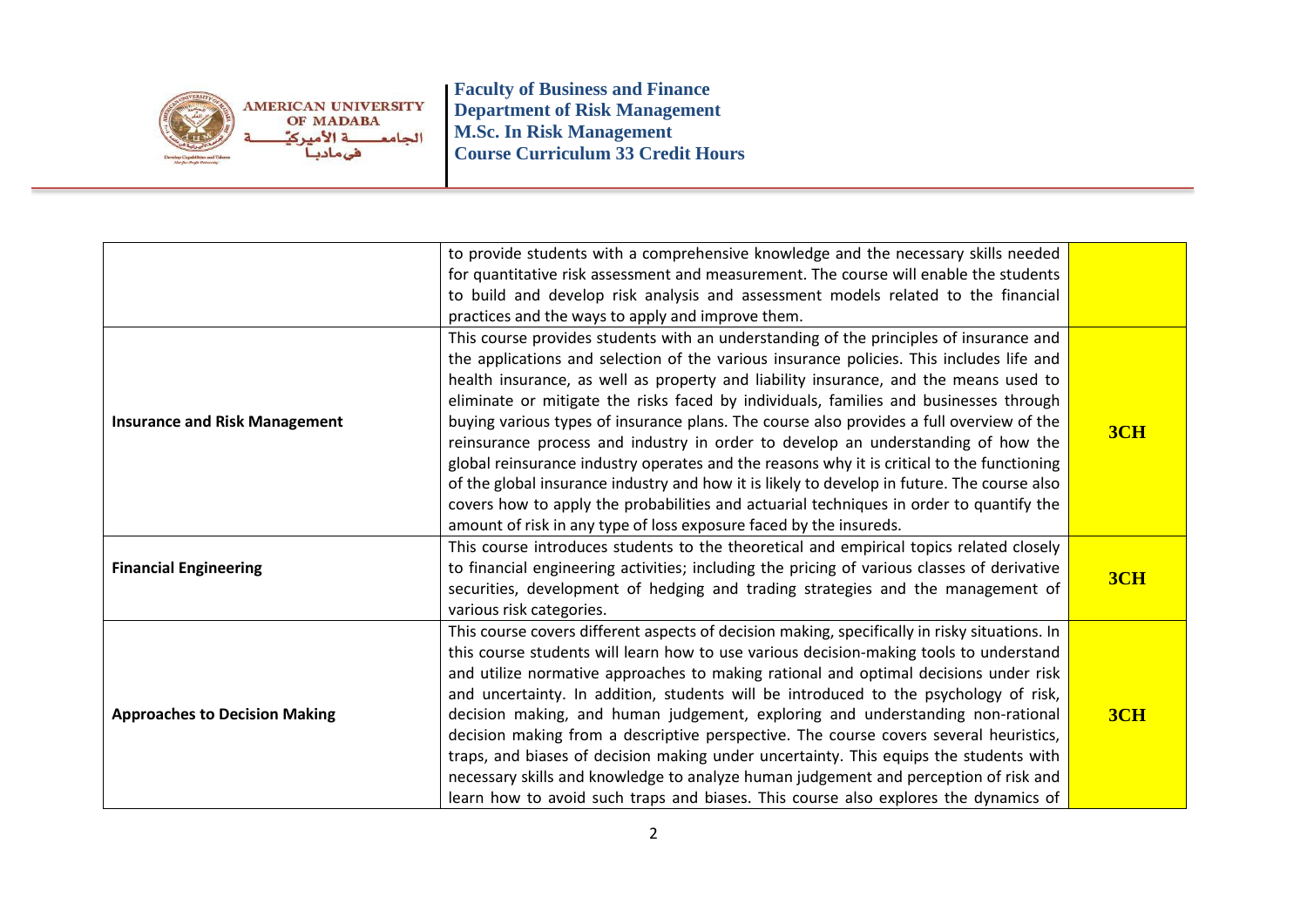

|                                       | decisions, group and organizational decisions, and ethical and unethical decisions.<br>Finally, the course explores models of risk-taking behaviors as well as the concept of                                                                                                                                                                                                                                                                                                                                                                                                                                                                                                                        |                    |
|---------------------------------------|------------------------------------------------------------------------------------------------------------------------------------------------------------------------------------------------------------------------------------------------------------------------------------------------------------------------------------------------------------------------------------------------------------------------------------------------------------------------------------------------------------------------------------------------------------------------------------------------------------------------------------------------------------------------------------------------------|--------------------|
|                                       | cognitive dissonance that leads to irrational decisions.                                                                                                                                                                                                                                                                                                                                                                                                                                                                                                                                                                                                                                             |                    |
| <b>Cyber Security</b>                 | This course introduces students to cyber security concepts including threats from a<br>management perspective primarily. The course is designed in a way that helps students<br>learn about cyber security governance, and the process of establishing and<br>implementing a cyber security strategy based on optimal standards and practices. This<br>course will also enable students to understand the links between cybersecurity and<br>Enterprise Risk Management.                                                                                                                                                                                                                             | 3CH                |
| <b>Disaster and Crisis Management</b> | This course gives students the theoretical and legislative framework for understanding<br>various types of Disaster and Crisis. In addition, this course introduces students to<br>Disaster and Crisis significant social, economic and financial impacts in addition to the<br>natural and physical disruption that often most severely affect the vulnerable systems,<br>communities and countries. This course covers large spectrum of techniques for<br>disaster and crisis risk management and mitigation. In addition, it introduces students<br>to the mechanisms and frameworks by which organizations manage crises,<br>communicate during crises, and recover their corporate reputation. | 3CH                |
|                                       |                                                                                                                                                                                                                                                                                                                                                                                                                                                                                                                                                                                                                                                                                                      | <b>Total of 24</b> |
|                                       |                                                                                                                                                                                                                                                                                                                                                                                                                                                                                                                                                                                                                                                                                                      | CH                 |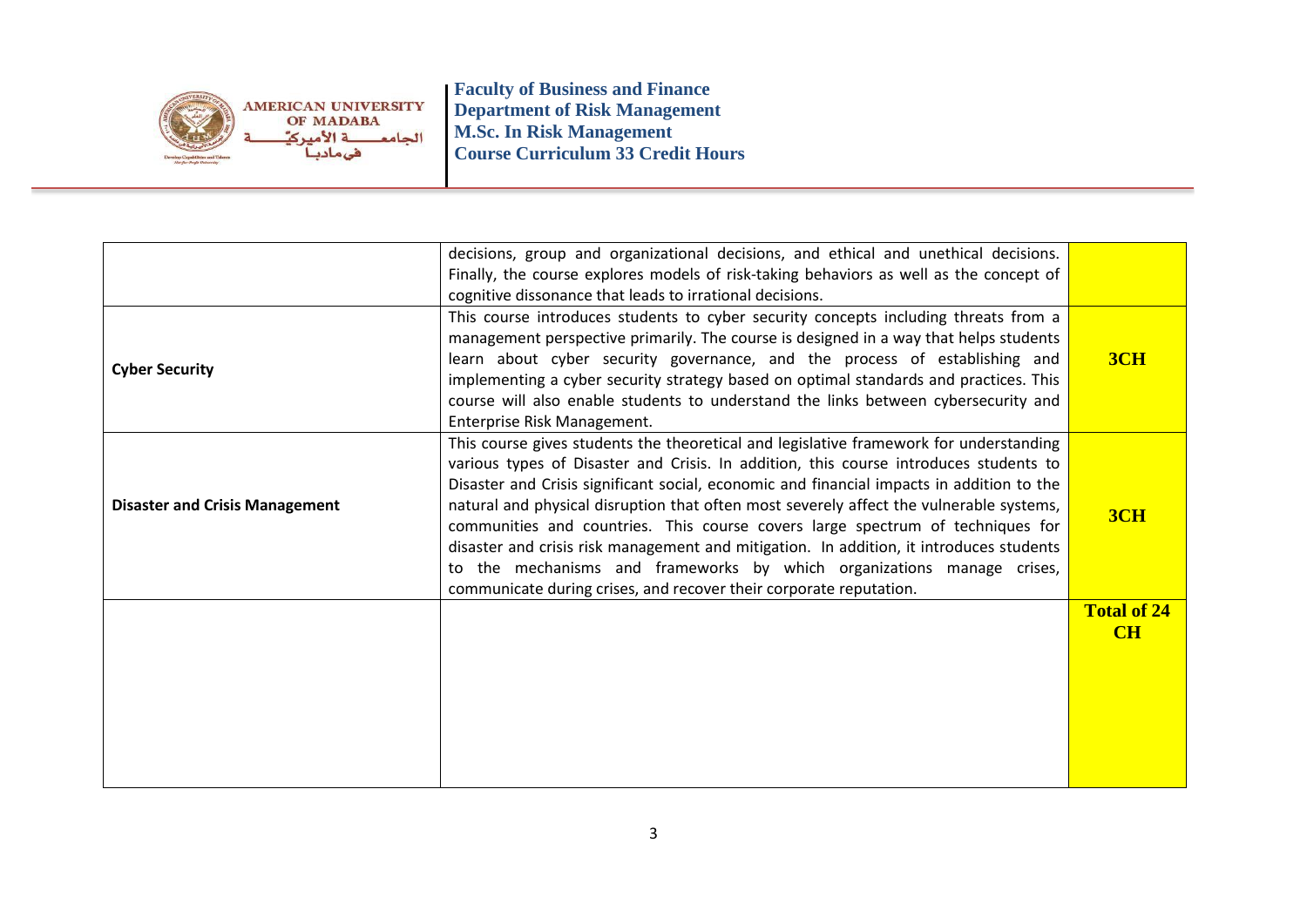

| <b>B: Elective Courses</b>                                         | <b>Students should complete 9 CH at Most</b>                                                                                                                                                                                                                                                                                                                                                                                                                                                                                                                                                                  |     |
|--------------------------------------------------------------------|---------------------------------------------------------------------------------------------------------------------------------------------------------------------------------------------------------------------------------------------------------------------------------------------------------------------------------------------------------------------------------------------------------------------------------------------------------------------------------------------------------------------------------------------------------------------------------------------------------------|-----|
| <b>Change Management</b>                                           | This course introduces the students to the principles and the various approaches<br>necessary to achieve and sustain positive organizational change and development. It<br>provides a review of the internal and external forces that necessitate and trigger<br>change, and the challenges facing today's business managers in this respect. It also<br>provides students with the necessary knowledge and practical skills to implement<br>change across organizations from different industrial sectors.                                                                                                   | 3CH |
| <b>Strategic Management</b>                                        | This course covers topics of strategic analysis (position), strategy formulation (choice)<br>and strategy implementation. Strategic techniques include: industry analysis, analysis of<br>the internal and external business environments, competitive advantage, strategic<br>capability, critical success factors and value creation. Contemporary management topics<br>also include strategic thinking and scenario planning with a focus on the planning aspect<br>from a risk management perspective. This highlights the parallel evolutionary progress<br>of risk management and strategy formulation. | 3CH |
| <b>Risk Management in Islamic Financial</b><br><b>Institutions</b> | This course is designated to extend the students' knowledge regarding the Islamic<br>financial and banking industry and practices and the types of risk exposures faced by<br>these institutions. This course will introduce the international standards for risk<br>management adopted within Islamic financial institutions, such as the Islamic Financial<br>Services Board (IFSB), Accounting and Auditing Organization for Islamic Financial<br>Institutions (AAOIFI), Council for Islamic Banks and Financial Institutions (CIBAFI), and<br>the rest of standards issued by these parties.              | 3CH |
| <b>Investment Risk Management</b>                                  | This course provides the students with a solid background related to financial markets<br>and investment processes. The course discusses the contemporary theory of<br>investment and portfolio management (Markowitz Portfolio) and how to optimize a                                                                                                                                                                                                                                                                                                                                                        | 3CH |